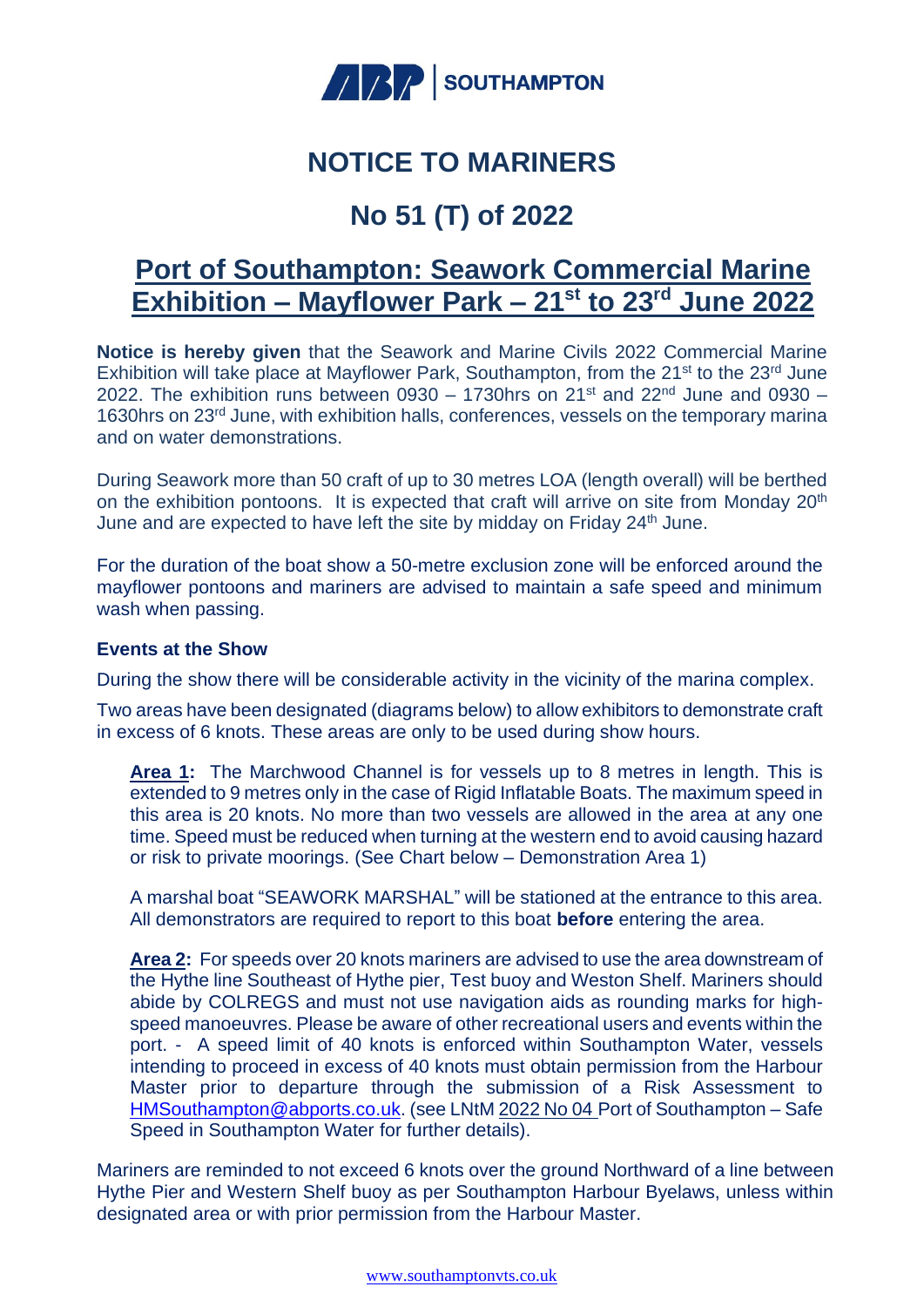

The Exhibition organisers will provide a Marshal boat, which will be in attendance to assist in ensuring exhibitors' compliance with the Harbour Master's Directions and Byelaws and this will maintain a listening watch on VHF Channel 12 & SEAWORK HARBOUR SAFETY MANAGER can be contacted on: 07725 802830.

#### **Directions and Byelaws**

Masters or persons in charge of vessels of any description being exhibited afloat at the Seawork Show are advised of the following Harbour Master's Directions and Southampton Harbour Byelaws (2003):

- 1. Vessels are to be navigated to and from Seawork Show pontoons in a safe and proper manner.
- 2. Vessels are not to make use of the main navigational fairway so as to obstruct or impede large commercial vessels, which can navigate only within such fairway. (It should be noted that large vessels bound to or from the Western Docks may be underway at a higher speed than is anticipated in order to maintain safe steerage).
- 3. Vessels are not to exceed a speed of 6 knots North of a line drawn from Hythe Pier to Weston Shelf Buoy. The exception to this is within the designated demonstration area off Marchwood Channel (Area 1 as indicated on Page 4).
- 4. No Master or owner of a vessel shall knowingly cause or permit any person to navigate or attempt to navigate a vessel when unfit by reason of drink or drugs to do so.
- 5. No vessel shall navigate between the hours of sunset and sunrise without displaying the navigation lights prescribed by the International Regulations for Preventing Collisions at Sea (1972), as amended.
- 6. No person shall discharge distress flares, rockets or pyrotechnics, in any circumstances other than that for which they were intended. To do otherwise is an offence.
- 7. Vessels shall comply with the Southampton Harbour Byelaws 2003.
- 8. Vessels shall comply with the verbal directions of the Harbour Master's authorised assistants onboard Southampton Harbour Patrol craft (call sign 'SP'), which will be maintaining a listening watch on VHF Channel 12.